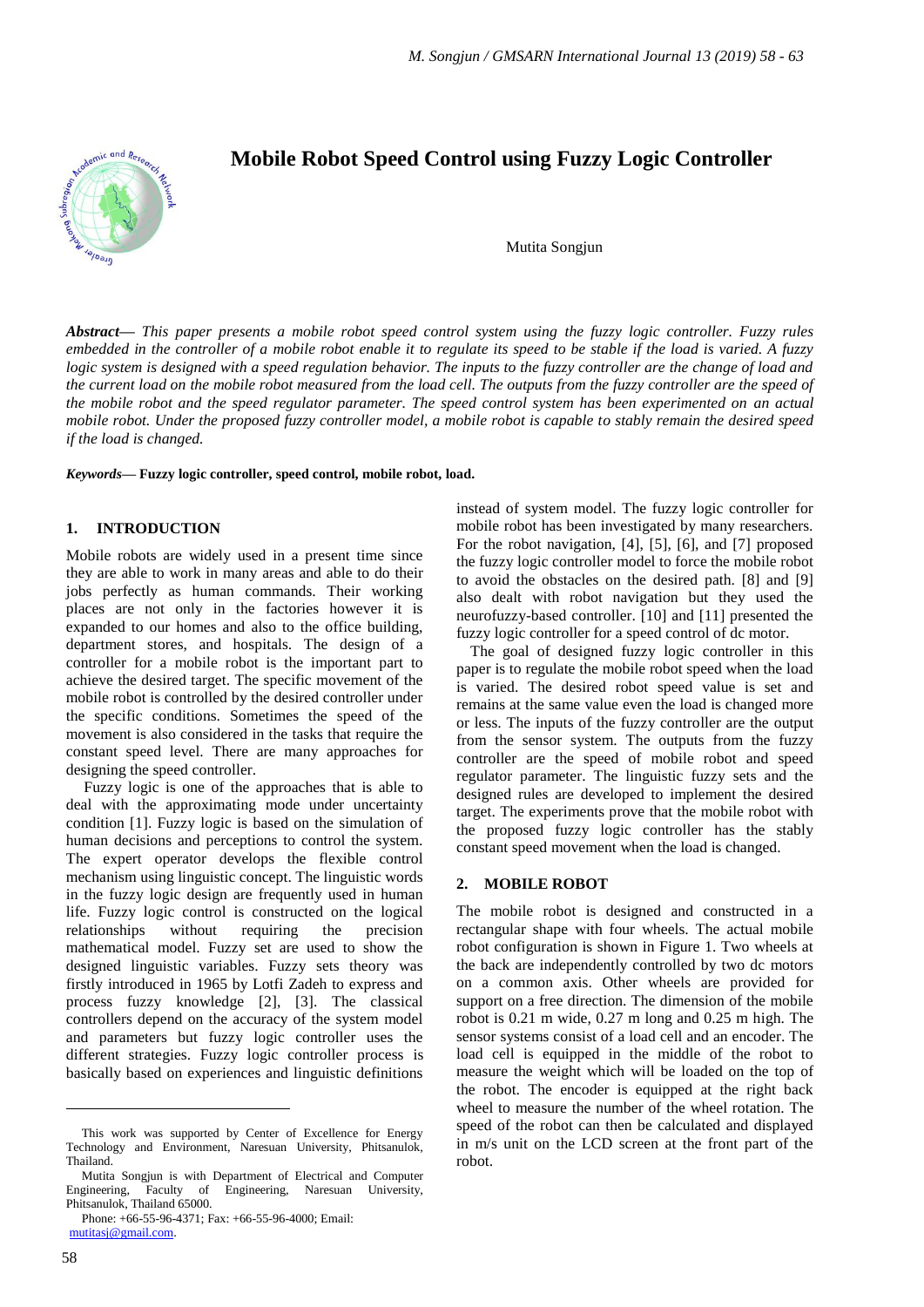

**Fig.1 Mobile robot configuration.**

# **3. FUZZY LOGIC CONTROLLER DESIGN**

Fuzzy logic is an alternative method for designing the controller which the inputs to the controller can be determined as the uncertainty values. It is a tool that uses the human expertise to generate the various decisions. Traditional logic permits conclusions based on two values which are either true or false. This solution sometimes is not enough to accomplish the process. Fuzzy logic uses the entire interval between zero and one to make the solution close to the human reasons. The design process of fuzzy logic control generally consists of three stages: fuzzification, fuzzy inference, and defuzzification.

In the fuzzification stage, the inputs to the fuzzy logic controller are in the membership function values which are converted from the crisp data. The membership functions change the actual input values into degree values. Once the inputs are fuzzified, the fuzzy rules are applied to decode and analyze the inputs under the designed conditions and determine a relative response to the inputs. The results obtained from fuzzy inference cannot be use directly. They have to be translated to crisp signals in the defuzzification stage. There are various ways using different kind of algorithm to evaluate the crisp data. A common and easy approach for defuzzification is center of gravity (COG) method.

The fuzzy controller designed in this paper is to control the speed of the mobile robot depending on the weight loaded to the robot. The inputs to the fuzzy controller are the outputs from the load cell which are the change of load and the current load on the mobile robot. The outputs from the fuzzy controller are the change of speed and the speed regulator parameter at the current load. The fuzzy inference system with two inputs and two outputs is shown in Figure 2.



**Fig. 2. The fuzzy inference system of the proposed controller.**

#### *Fuzzification*

The fuzzification procedure maps the crisp input data to the fuzzy terms with membership values between zero and one. Two fuzzy membership functions are designed to fuzzify the data from load cell. The membership functions for the terms of the input variables of this controller are shown in Figure 3 and Figure 4.

The membership functions considered here are triangle and trapezoid function. The input of the change of load is defined with linguistic variables which are negative very small (NVS), negative small (NS), negative medium (NM), negative large (NL), negative very large (NVL), positive very small (PVS), positive small (PS), positive medium (PM), positive large (PL), and positive very large (PVL). The other input is the current load on the mobile robot. This input is defined as the least load, very small load, small load, medium load, heavy load, and the heaviest load which are denoted by variable w0, w1, w2, w3, w4, and w5 respectively.



**Fig. 3 The membership function for the input the change of load.**



**Fig. 4 The membership function for the input the current load.**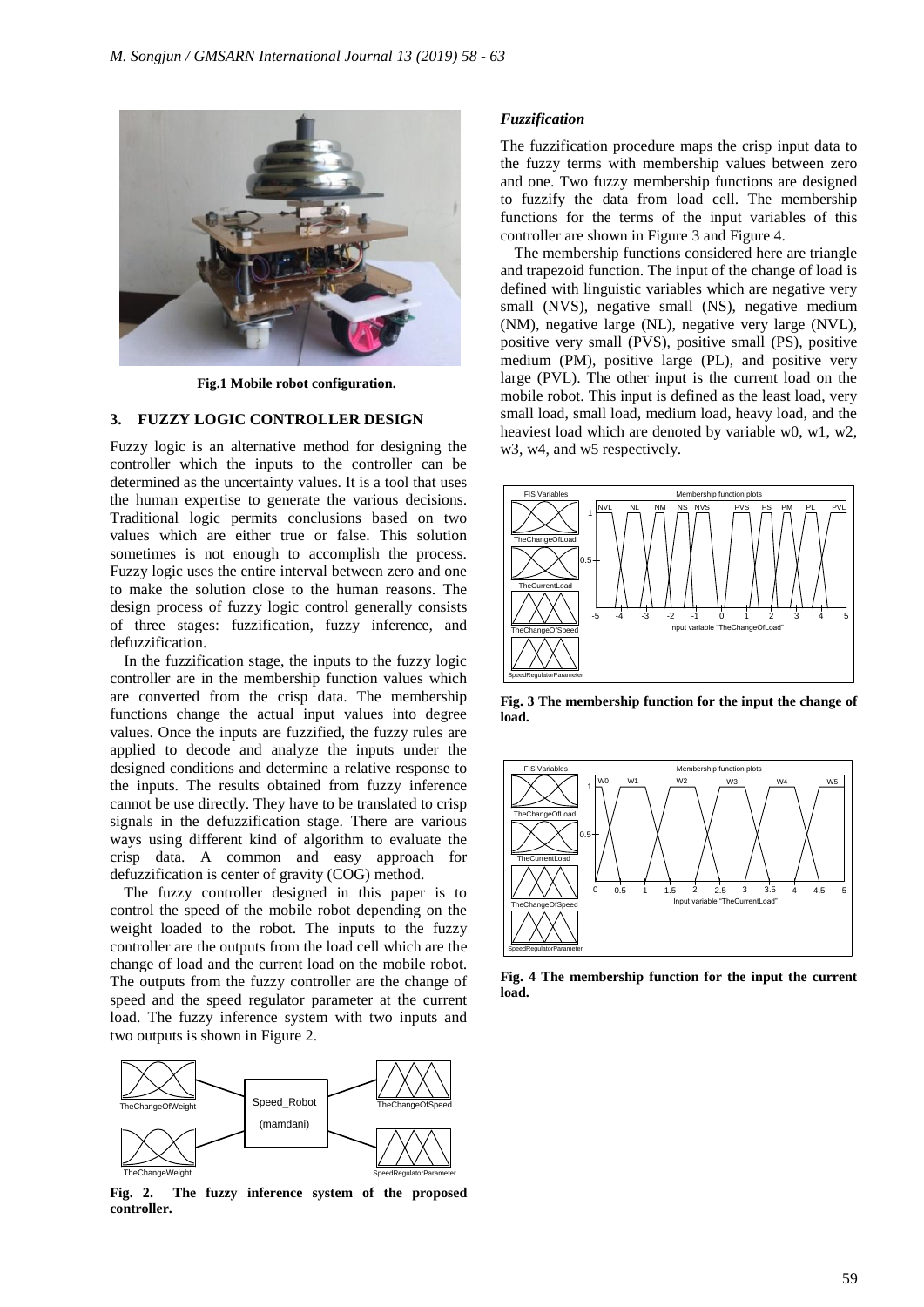

**Fig. 5 The membership function for the output the change of speed.**



**Fig. 6 The membership function for the output the speed regulator parameter.**

The membership functions of the output variables are shown in Figure 5 and Figure 6. The first output is the change of speed depended on the change of load. They are denoted by linguistic variables as negative minimum (NMIN), negative small (NS), negative medium (NMED), negative large (NL), negative maximum (NMAX), positive minimum (PMIN), positive small (PS), positive medium (PMED), positive large (PL), and positive maximum (PMAX). The second output is the speed regulator parameter at each load which are denoted as parameter at the least load (P0), parameter at very small load (P1), parameter at small load (P2), parameter at medium load (P3), parameter at heavy load (P4), and parameter at the heaviest load (P5).

#### *Fuzzy Inference*

The fuzzy inference is the procedure in the fuzzy controller that using approximate human reasons and experiences for making the decisions. The designed rule base in the controller contains the possible rules that are governing the inputs and the outputs relationship. The inference rules can be written in the general form as

IF (The change of load is positive very small (PVS))

THEN (The change of speed is positive minimum (PMIN))

Sixteen rules formulated for the proposed controller are given in Table 1 and Table 2. There are two possibilities rule base: the change of speed behavior when the load is changed (Table 1), and the speed

regulator parameter at the current load (Table 2). The change of speed behavior is used to regulate the speed of the mobile robot depended on the change of load. For example, if the load is heavier, in general, the speed of the mobile robot will decrease. So the controller has to gradually increase the robot speed to reach the desired speed. On the other hand, if the load is smaller, the speed of the mobile robot will be faster. Consequently, the robot should be automatically controlled to reduce the speed to the desired point.

| Rule<br>no. | Input              | Output              |
|-------------|--------------------|---------------------|
|             | The change of load | The change of speed |
| 1           | <b>NVS</b>         | <b>NMIN</b>         |
| 2           | <b>NS</b>          | <b>NS</b>           |
| 3           | NM                 | <b>NMED</b>         |
| 4           | NL                 | NL                  |
| 5           | <b>NVL</b>         | <b>NMAX</b>         |
| 6           | <b>PVS</b>         | <b>PMIN</b>         |
| 7           | <b>PS</b>          | <b>PS</b>           |
| 8           | <b>PM</b>          | <b>PMED</b>         |
| 9           | PL                 | PL.                 |
| 10          | <b>PVL</b>         | <b>PMAX</b>         |

**Table 1. Rule base for the change of speed behavior**

The surface analysis of the relationship between the input variables and the output variables for the change of speed behavior is shown in Figure 7. It is shown that the change of speed only depends on the change of load as the change of load is higher the change of speed will be higher. The surface analysis of the relationship between the input and output variables for the speed regulator parameters is shown in Figure 8. It is shown in the same way as in Figure 7 that the speed regulator parameter only depends on the current load. As the current load on the mobile robot is heavier, the designed value of speed regulator parameter is higher.



**Fig. 7. The surface analysis for the change of speed behavior.**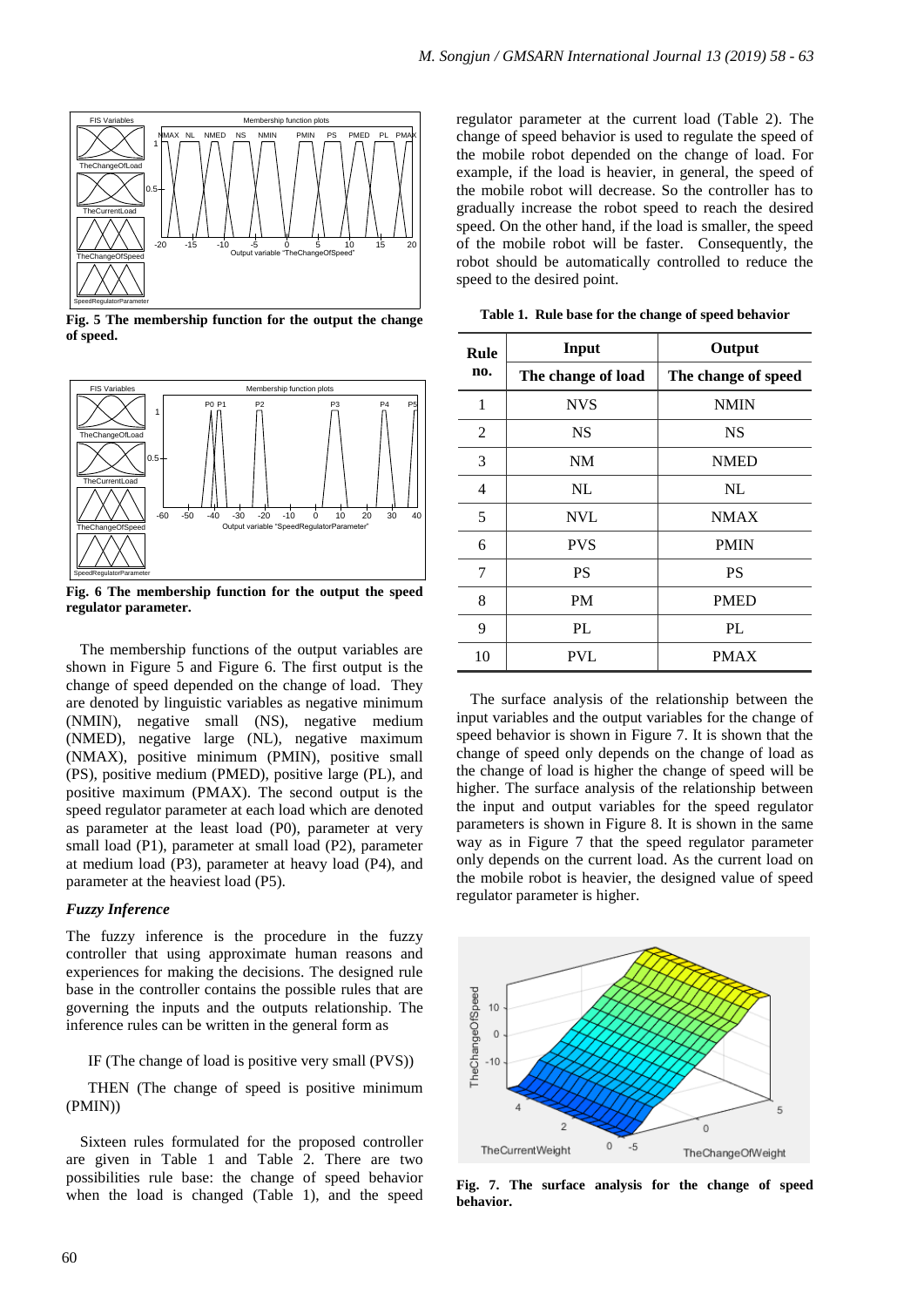| Rule<br>no. | Input              | Output                           |
|-------------|--------------------|----------------------------------|
|             | The current weight | The speed regulator<br>parameter |
| 11          | W <sub>0</sub>     | P <sub>0</sub>                   |
| 12          | W1                 | P <sub>1</sub>                   |
| 13          | W <sub>2</sub>     | P <sub>2</sub>                   |
| 14          | W <sub>3</sub>     | P <sub>3</sub>                   |
| 15          | W4                 | P <sub>4</sub>                   |
| 16          | W5                 | <b>P5</b>                        |

**Table 2. Rule base for the speed regulator parameter**



**Fig. 8. The surface analysis for the speed regulator parameter.**

### *Defuzzification*

Since the results from the inference mechanism are in the fuzzy values, the defuzzification procedure is used to map the fuzzy output to a crisp signal. There are many methods used to convert the output results of the inference mechanism into the actual output of the fuzzy controller. The most convenient and commonly used method is the center of gravity which is chosen in this proposed controller. The COG method combines the outputs represented by the fuzzy set from all rules to generate the gravity centroid of the possible values for control action. The COG for defuzzification method can be expressed to calculate the output of the controller as follow

$$
Y = \frac{\sum_{x=1}^{m} \mu_{A} x}{\sum_{x=1}^{m} x}
$$
 (1)

where  $\mu_A$  is the output from each rule

 x is the membership value of each output m is number of rules Y is output of the controller

The value of the output variables the change of speed (CS) and the speed regulator parameter (SRP) are given in equation (2) and (3).

$$
CS = \frac{\sum_{m=1}^{16} \mu_1 x_m}{\sum_{m=1}^{16} x_m}
$$
 (2)

$$
SRP = \frac{\sum_{m=1}^{16} \mu_2 x_m}{\sum_{m=1}^{16} x_m}
$$
 (3)

where,  $\mu_1$  and  $\mu_2$  denote the values related to the membership functions of the output variables provided by the *m*th rule.  $x_m$  is the membership for input contributing to the *m*th rule. m is the number of rules.

# **4. EXPERIMENTAL RESULTS**

The process of controlling mobile robot speed under the variable load can be shown in Figure 9.



**Fig. 9 The flowchart for controlling the mobile robot speed under variable load.**

To verify the validity and the effectiveness of the proposed approach, the actual custom-made mobile robot is tested in two scenarios. In the first scenario, the load is gradually added to the mobile robot to reduce the speed. In the second scenario, the load is gradually removed from the mobile robot in order to increase the speed. In order to control the desired direction of the mobile robot, the mobile robot will move in the elliptical track as shown in Figure 10.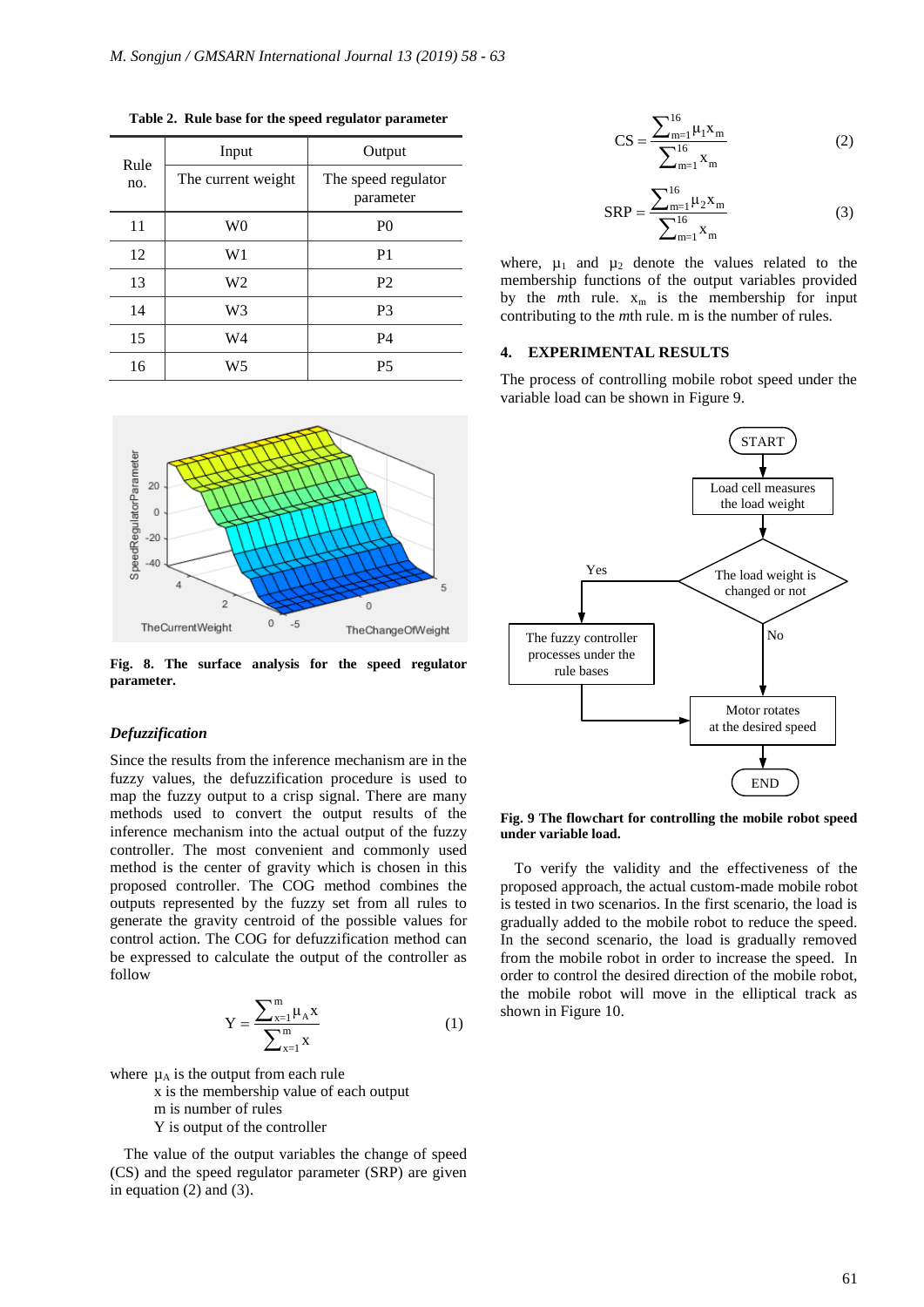



**Fig. 10 The elliptical track for mobile robot movement.**

The maximum speed of the mobile robot with five kilogram load is 0.60 m/s. The constant speed of the mobile robot initially set for the experiment is therefore chosen to be  $0.45$  m/s,  $0.52$  m/s, and  $0.60$  m/s. The mobile robot runs on the track for 5 rounds which approximately equal to 40 meters. In order to see the different behavior of the mobile robot speed when the load is varied, the two experiments with three different values of constant speed are provided. The time that the mobile robot uses to regulate its speed to reach the desired constant speed is collected and compared to each case of experiments. This value of time that the mobile robot uses indicates how fast the mobile robot is able to turn back to the initial constant speed when the load is changed. In the first experiment, the scenario is to add more load to the mobile robot. At the beginning, the mobile robot starts to move with no load. After the speed of the mobile robot is at the desired constant speed, the one kilogram weight is loaded to the mobile robot each time in order to see how the speed of the mobile robot is changed. The procedure of the experiment is the same but the weight loaded to the mobile robot is changed to be two, three, four and five kilogram each time respectively. The results when the load is added to and removed from the robot are shown in Figure 11 and Figure 12 respectively.



**Fig. 11. The time robot uses to regulate the speed when the load is added.**

**Fig. 12. The time robot uses to regulate the speed when the load is removed.**

Figure 11 and Figure 12 show the behavior of the time that the mobile robot uses to regulate its speed to the desired constant speed when the load is increased or decreased. It is obviously seen that both graphs have the same behavior as when the change of load is increased the time used to regulate the speed also increases. This is because when the load is increasingly or decreasingly higher the speed of the mobile robot will be slower and faster respectively. For instance, the speed of the mobile robot when the two kilogram and the five kilogram load are added are both slower than the initial desired speed, but the current speed of the mobile robot when the two kilogram load is added will be faster than when the five kilogram load is added. Consequently, the mobile robot tries to speed up itself to approach the initial desired speed again. Moreover, the speed when the five kilogram load is added decreases more than the others, it therefore have to use more time to accelerate the speed to the target.



**Fig. 13. The comparison of the time robot uses between the added load and the removed load.**

Figure 13 shows the comparison of the time that the mobile robot uses to regulate the current speed to the initial desired speed between the added load case and the removed load case. The graph indicates that the time that the mobile robot uses for the added load case is more